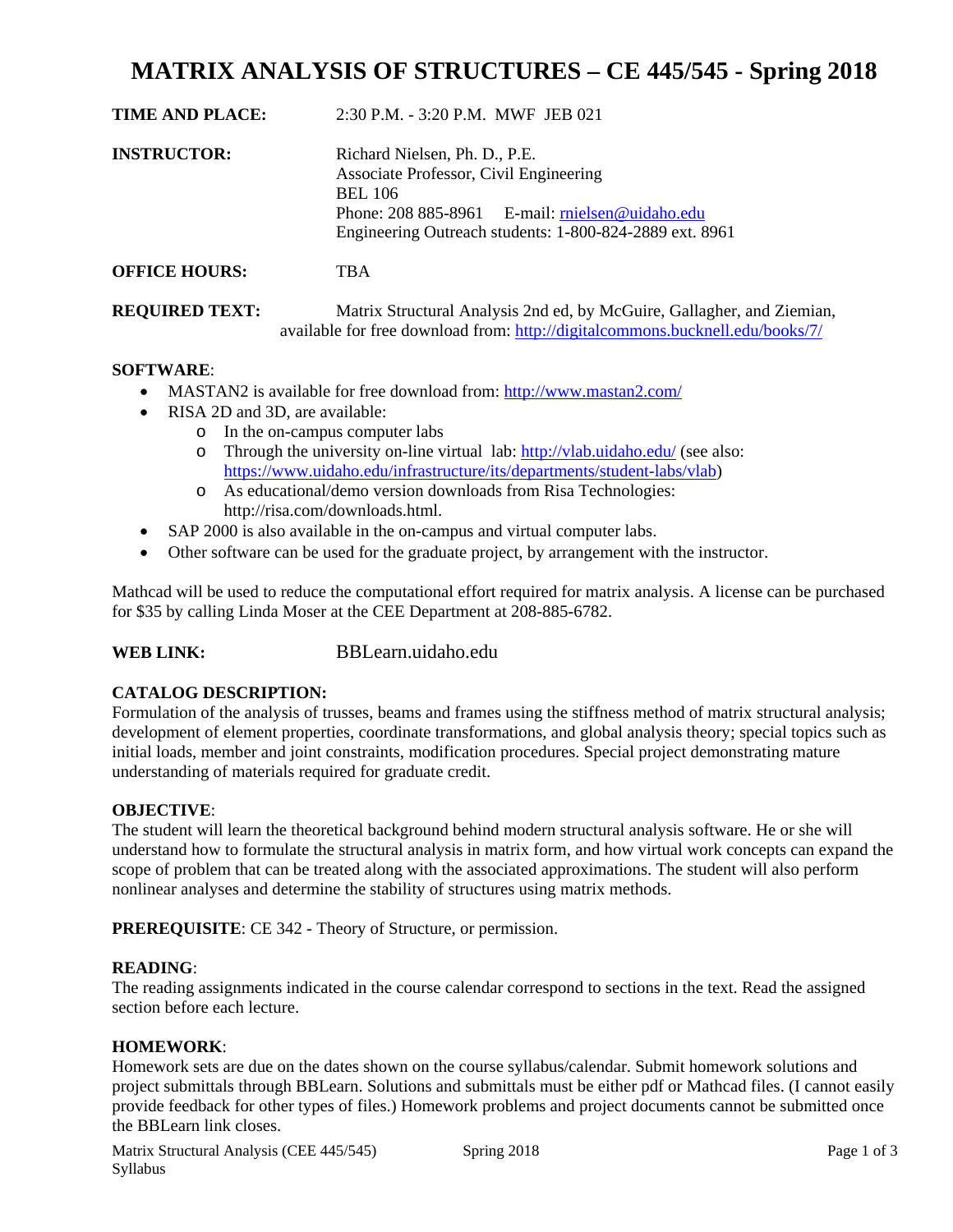# **EXAMS**:

There will be three midterm examinations as indicated in the course calendar.

#### **PROJECT**:

Students taking the course for graduate credit will complete a project involving the application of the material discussed in class.

# **UNDERGRADUATE GRADING**:

 Homework - 20% Midterms - 80% (i.e., 26.7% each)

#### **GRADUATE GRADING**:

 Homework - 20% Midterms - 55% (i.e., 18.3% each) Project - 25%

#### **Disability Support Services Reasonable Accommodations Statement:**

Reasonable accommodations are available for students who have documented temporary or permanent disabilities. All accommodations must be approved through Disability Support Services, located in the Idaho Commons Building, Room 306, in order to notify your instructor(s) as soon as possible regarding accommodation(s) needed for the course. Contact DSS at 208-885-6307, email dss@uidaho.edu, or www.uidaho.edu/dss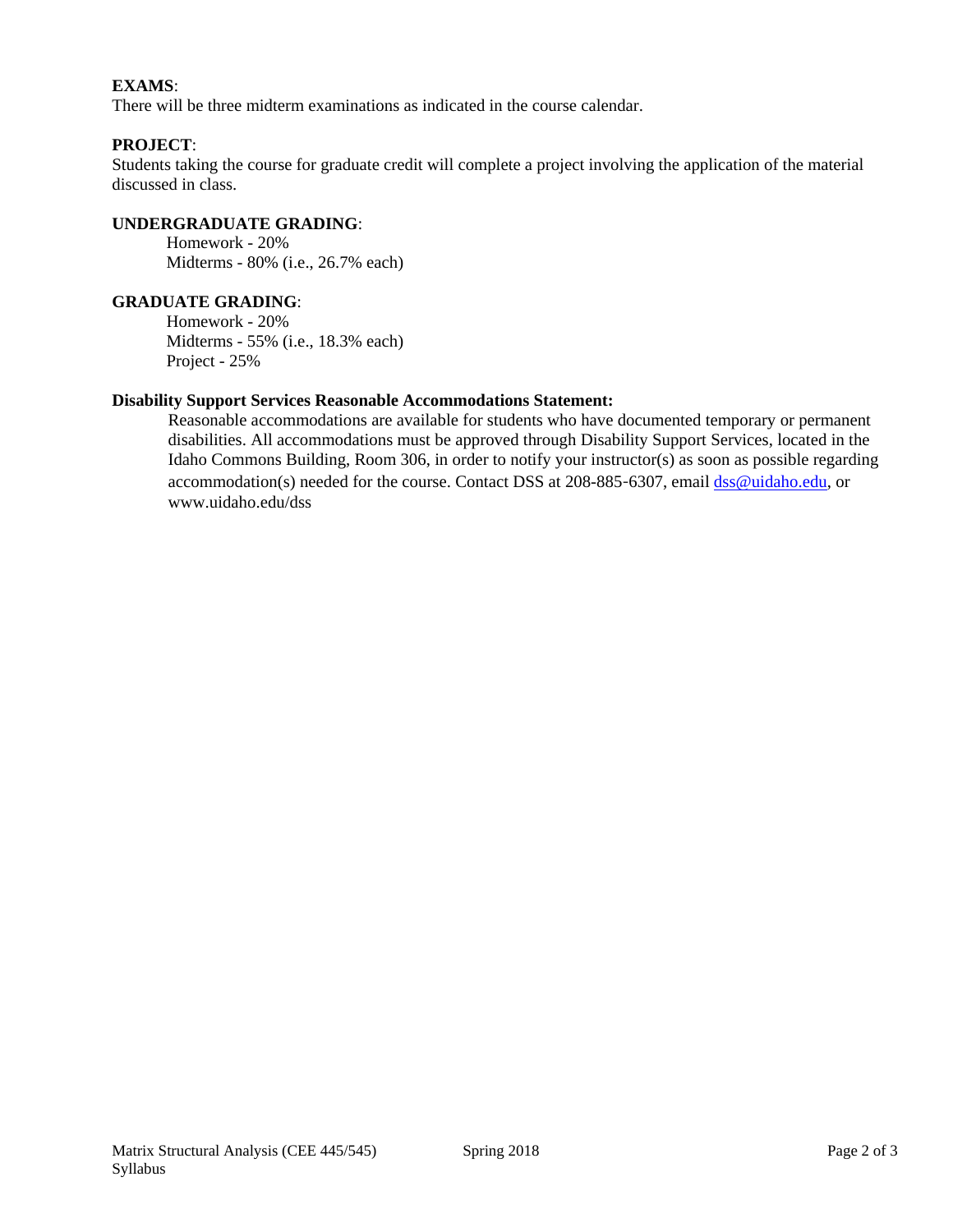# **PRELIMINARY COURSE SYLLABUS AND TENTATIVE HOMEWORK ASSIGNMENTS**

| <b>Session</b>   | <b>Day</b>                | <b>Date</b> | <b>Subject</b>                                      | <b>Text Sections</b> | <b>Homework Due</b>   |
|------------------|---------------------------|-------------|-----------------------------------------------------|----------------------|-----------------------|
|                  | W                         | 1/10        | <b>Introduction - Review of Structures</b>          | $1.1 - 1.2$          |                       |
| $\overline{2}$   | ${\bf F}$                 | 1/12        | Degrees of Freedom & Coordinate Systems             | 2.1-2.3, 13.1        |                       |
|                  | $\mathbf{M}$              | $1/15$      | NO CLASS - Human Rights Day                         |                      |                       |
| 3                | W                         | 1/17        | Axial Force Elements, Matrix Condensation,          | 2.4                  | 2.12, 14 Submit       |
|                  |                           |             | Matrix Condensation Example                         |                      | assignments           |
|                  |                           |             |                                                     |                      | through               |
|                  |                           |             |                                                     |                      | Blackboard            |
| 4                | ${\bf F}$                 | 1/19        | <b>Axial Force Elements - Global Equations</b>      | $2.5 - 2.6$          |                       |
| 5                | M                         | 1/22        | <b>Direct Stiffness Method</b>                      | 3.1                  | $2.5 - 2.6$           |
| 6                | W                         | 1/24        | Mathcad Background - 2-member truss                 | $3.2 - 3.4$          |                       |
| $\boldsymbol{7}$ | $\boldsymbol{\mathrm{F}}$ | $1/26$      | Stress & Strain - Work & Energy                     | $4.1 - 4.4$          |                       |
| 8                | M                         | 1/29        | Axial Force & Torsional Elements                    | $4.5.1 - 4.5.2$      | 3.3, 4, 7 (See        |
|                  |                           |             |                                                     |                      | <b>BBLearn</b> for    |
|                  |                           |             |                                                     |                      | details)              |
| $\overline{9}$   | W                         | 1/31        | <b>Beam Elements</b>                                | $4.5.3 - 4.5.5$      |                       |
| 10               | ${\bf F}$                 | $2/2$       | Frame-Truss Example                                 |                      |                       |
| 11               | M                         | $2/5$       | 3D Coordinate Transformations                       | 4.6, 5.1.1           | 3.15, 4.1b-e, 6       |
| 12               | W                         | $2/7$       | Coord. Transformation, Space Truss                  | $5.1.2 - 5.1.4$      |                       |
| 13               | $\boldsymbol{\mathrm{F}}$ | 2/9         | Member End Releases - Hinge Example                 |                      | 4. 10, 14, 16, 5.3    |
| 14               | M                         | 2/12        | Virtual Displacements                               | $6.1 - 6.5$          | 5.10a                 |
| 15               | W                         | 2/14        | Displaced State of Elements - Shape Functions       | 7.1                  |                       |
| 16               | $\overline{F}$            | 2/16        | <b>Element Stiffness from Virtual Displacements</b> | 7.2                  |                       |
|                  | M                         | 2/19        | NO CLASS - Presidents' Day                          |                      |                       |
| 17               | W                         | 2/21        | <b>Stiffness Matrices from Virtual Work</b>         |                      |                       |
| 18               | $\overline{\textbf{F}}$   | 2/23        | <b>EXAM#1</b>                                       |                      |                       |
| 19               | M                         | 2/26        | Non-nodal Forces from Virtual Displacements         | 7.5                  | 7.1, 6                |
| 20               | W                         | 2/28        | Thermal & Prestrain Loads by Virtual Work           | 7.6                  |                       |
| 21               | $\overline{F}$            | 3/2         | Nonuniform Elements, Tapered Element Example,       | 7.3                  | 5.8a, b, f, 10b, 13   |
|                  |                           |             | Tapered Element/Log Shape Function                  |                      |                       |
| 22               | M                         | 3/5         | Nonuniform Torsion                                  | 7.4                  |                       |
| 23               | W                         | 3/7         | <b>Nonuniform Torsion</b>                           |                      | $2D$ vs, $3D$         |
|                  |                           |             |                                                     |                      | comparison            |
| 24               | ${\bf F}$                 | 3/9         | Uniform Torsion, 8-Element Nonuniform Torsion       |                      | Project               |
|                  |                           |             |                                                     |                      | Assignment            |
|                  | M                         | 3/12        | <b>Spring Recess</b>                                |                      |                       |
|                  | W                         | 3/14        | <b>Spring Recess</b>                                |                      |                       |
|                  | ${\bf F}$                 | 3/16        | <b>Spring Recess</b>                                |                      |                       |
| 25               | M                         | 3/19        | Shear Deformations, Shear Deformation Example       | $8.1.1 - 8.1.2$      | 7.12, 19              |
| 26               | W                         | 3/21        | Nonlinear Analysis                                  | 8.1.3                |                       |
| 27               | $\overline{F}$            | 3/23        | <b>Nonlinear Examples</b>                           | 8.1.4                | 7.13                  |
| 28               | M                         | $3/26$      | <b>EXAM#2</b>                                       |                      | Presentation          |
|                  |                           |             |                                                     |                      | <b>Topic Proposal</b> |
| 29               | W                         | 3/28        | <b>Plastic Hinge Example</b>                        | $8.2 - 8.3$          | 8.1, 4                |
| 30               | ${\bf F}$                 | 3/30        | Matrix Non-linear Analysis                          | 9.1                  |                       |
| 31               | M                         | 4/2         | Geometric Stiffness Matrices for 2D                 | 9.2                  | 8.6, 8                |
| $\overline{32}$  | $\overline{W}$            | 4/4         | Geometric Stiffness Matrix Example 1                | 9.3                  |                       |
| 33               | $\overline{F}$            | 4/6         | Geometric Stiffness Matrix Example 2                | 9.4                  | Presentation          |
|                  |                           |             |                                                     |                      | Outline               |
| 34               | $\mathbf M$               | 4/9         | Nonlinear Material Behavior                         | 10.1                 |                       |
| 35               | W                         | 4/11        | Nonlinear Material Example, Postscript              | 10.2                 | 9.5, 9.10             |
| 36               | ${\bf F}$                 | 4/13        | Eigenvalue Buckling Analysis                        | 10.3                 |                       |
| $\overline{37}$  | $\mathbf M$               | 4/16        | Eigenvalue Buckling Example                         | 10.4                 |                       |
| 38               | W                         | 4/18        | <b>Partially Restrained Joints</b>                  | 13.1-13.2            | Presentation          |
|                  |                           |             |                                                     |                      | Progress Report       |
| 39               | ${\bf F}$                 | 4/20        | Member End Offsets                                  | 13.3                 | 10.12, 9.2            |